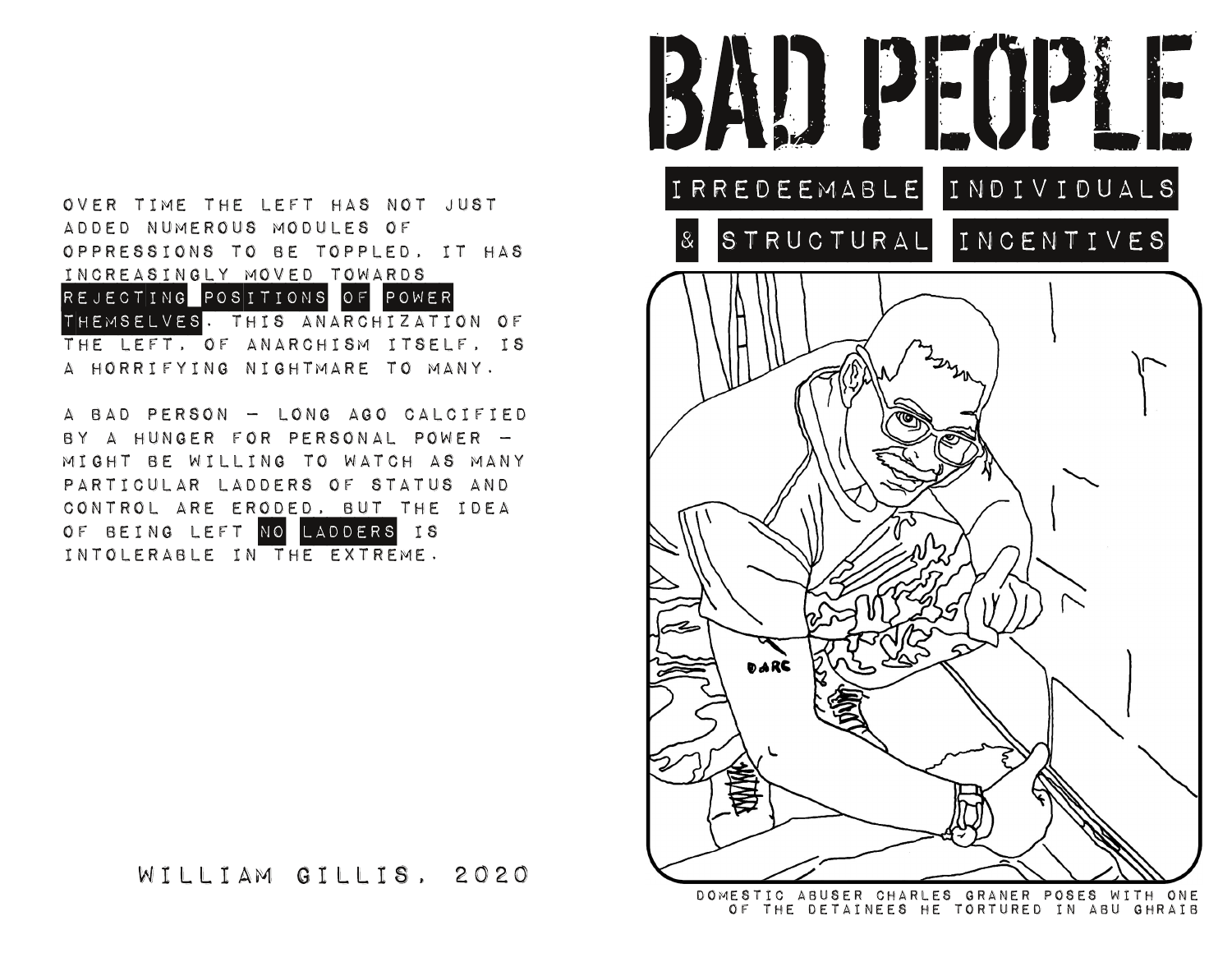HAS KILLED MILLIONS ITS SUPPORTERS HAVE NAMES AND ADDRESSES

INTELLECTUAL PROPERTY

ANTICOPYRIGHT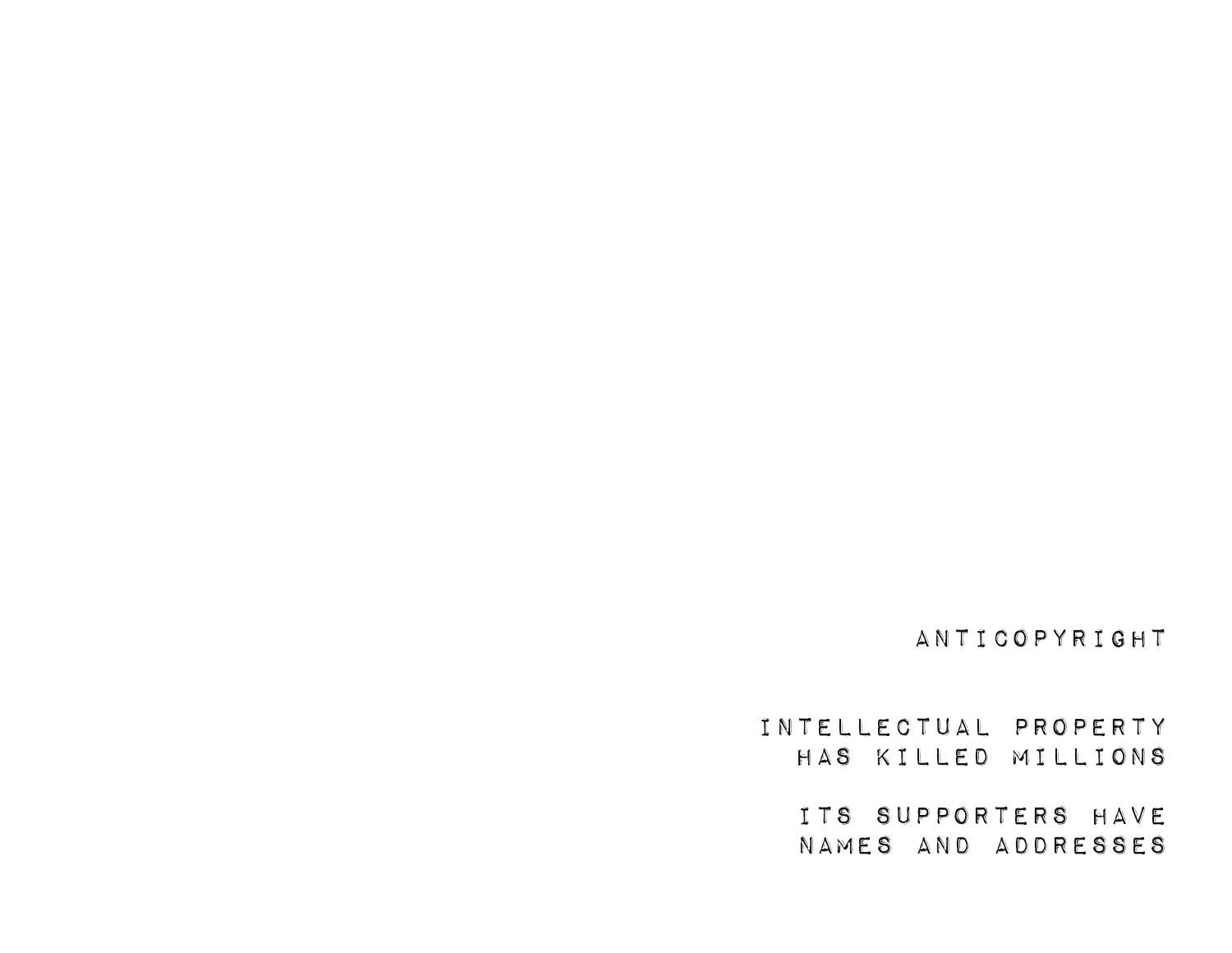solved! No one wants to admit that tens of millions of people are just evil. But one of the ways anarchism breaks with liberalism is in the steely recognition that most of those with power are not mistaken altruists, but selfish bastards who will fight us to the end, who will *never* accept a world without hierarchies to climb and will constantly work against it, limited only by their self-interest.

There is an alternative to both mafias and marauders, but it requires the city folk, the "sheep" the selfproclaimed wolves dismiss, to take their security into their own hands. It requires that the altruistic get the apathetic to stop off-handing conflict to a distant few, that we stop shoving our problems into a black box.

Contrary to the assertions of some leftists there are in fact thoroughly monstrous people who are not just victims of their social conditions. Humans vary. We each follow somewhat random paths in the development of our values and instincts, buffeted by a million tiny butterfly wings of context that can never be managed or predicted.

A hundred cloned children with identical genes, given identical love and education, will nevertheless face moments of uncertainty where one must randomly pick a hypothesis or strategy from among those possible and run with it, to *test out* different models and values. Tendencies of course emerge in the aggregate, but they have exceptions. Sometimes these exceptions are themselves an aggregate phenomenon. An approach that is stable when adopted by 99% of a population may nevertheless be hard to keep stable at 100%, with random lone defectors seeing sufficient reward as to reemerge. Game theory reveals that while compassion and mutual aid are broadly embraced in certain environments, this is often paralleled by the emergence of persistent minor tendencies of parasites and predators around the margins, with varying degrees of complexity. Most populations stabilize with a *mix* of individual strategies. Further, an individual's life path is not only shaped by impossible to control random conditions, it also *necessitates* a degree of randomness in their personal exploration. Unfortunately there are certain perspectives that, once reached, aggressively wall themselves off from further consideration, adaptation, or mutation.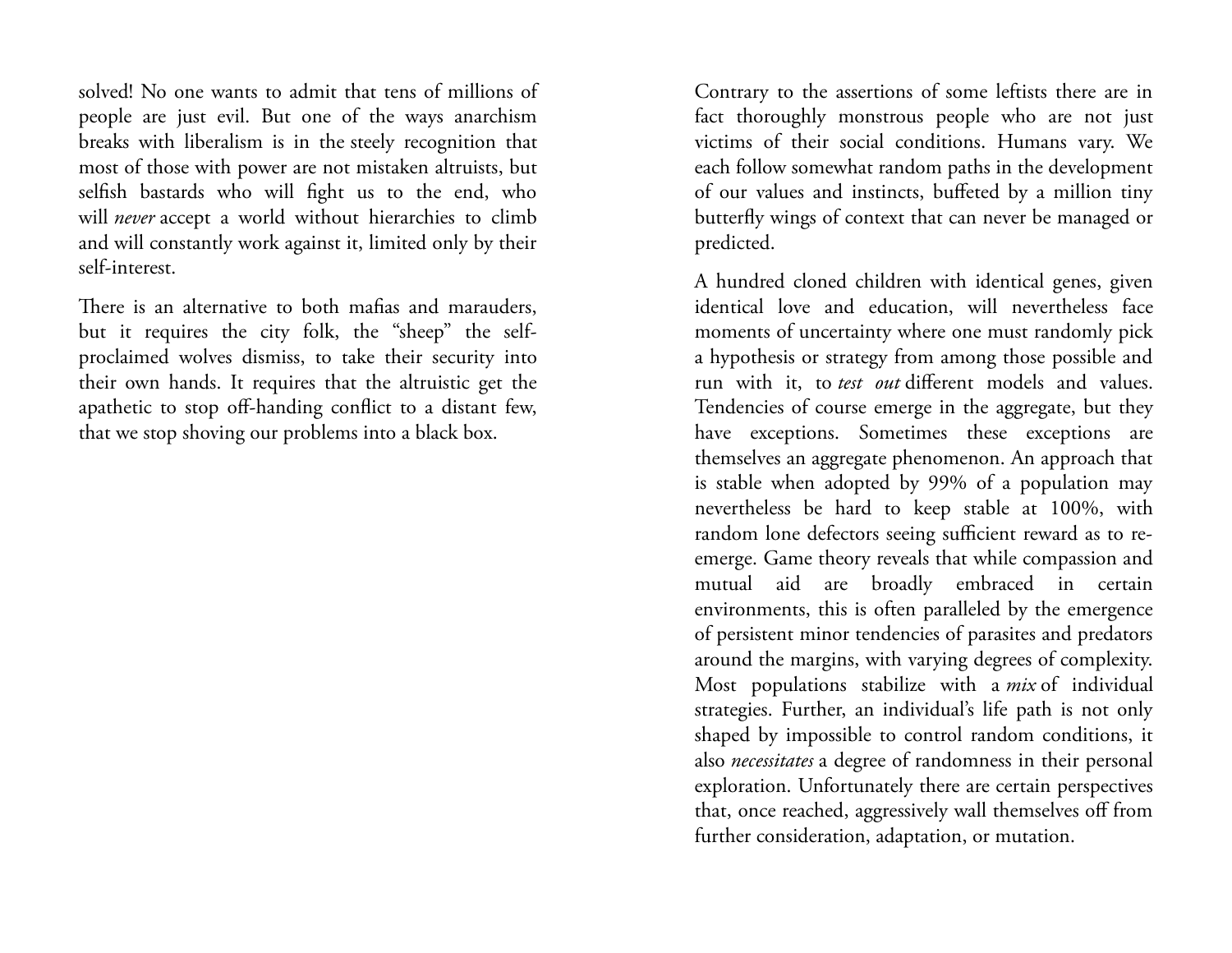In the most harmonious and enlightened community, in the most advanced culture, in the most egalitarian and fair world, there will still emerge the cruel and callous, the manipulative and brutal. Those for whom other people are not an extension of their own existence as sites of agency, but objects to be crushed or used. These monsters can be drastically diminished in number by various institutional and cultural changes, but their emergence cannot be entirely suppressed. And they will invariably seize whatever means and tools are available to them to harm others and seize power.

Bad people will always exist.

We can problematize the fuzzy edges of "badness" and we can plunge into greater psychological detail on the variety of forms taken, but at the end of the day there is still the brute fact of individuals locked to bad values and habits. People not mistaken or confused, people for whom no therapy, argument, enticement, or punishment will ever work. People for all intents and purposes permanently locked to certain malicious values and perspectives. People whose exploration dead-ended in values and strategies that studiously seal themselves off from further development, from further engagement. People who are not just merely passing through badness, but who have taken it in and bonded to it.

These bad people are the walking dead, husks of former imaginative and inquisitive minds. They vary in how much insight they lapped down before they walled off the world, some become great specialists in certain

have to be willing to, at the drop of a hat, race out of our houses and confront and stop with violence the predatory gangs the ex-cops will try to form.

You'll note that although reformulated so they can be secured through bottom-up social organizing rather than a state, such a prescription replicates many of the incentive structures the state uses. Reactionaries instinctively think in such terms *because such incentive structures work on them.* Obviously they do not work as well on everyone, as selfless martyrs in resistance struggles around the world prove. Reactionaries think you can shock and awe people into compliance, and then are eternally surprised when the subjugated are willing to make personal sacrifices to oppose injustice generally. While conservatives desperately want the rhetorical mantle of victim, a much smaller minority of them truly believe or are willing to sacrifice in any continuous sense.

This is not a defense of carceral justice, borders, etc, but it does require us to think about the incentives we create for the decidedly non-altruistic. Decentralized free association with sharp self-defense is in keeping with anarchist values, but we often hesitate to embrace certain degrees of sharpness. This can be a mistake.

Just as leftists often see individuals as cogs marching in lockstep with institutions, liberals will twist themselves into pretzels trying to imagine ways the other side in a conflict is well-intentioned albeit mistaken. If it's just a math error then you can point it out and everything's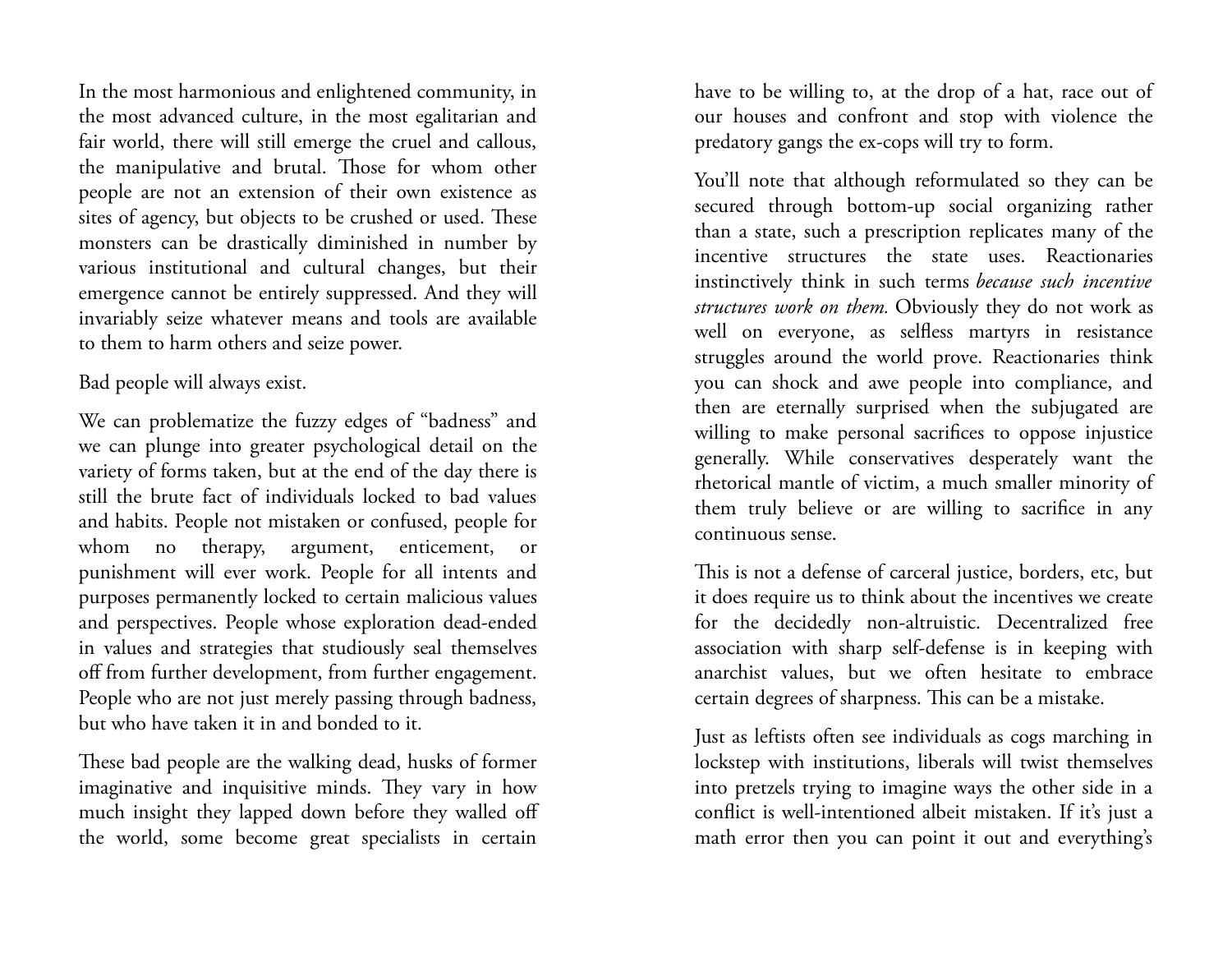for their privileges and comfort, a set of norms and conditions.

If you want to stop former cops from immediately transitioning to genocidal gangs and insurgent terrorism, like the Ba-athists in Iraq, you have to build an appropriate incentive structure for them. Mobilize such universal and powerful self-defense forces from the bottom up as to make them afraid of being the first stepping across a fixed and clear line, but also — and this is the hardest part — leave them something to be invested in.

A friend of mine has long argued that we should pay the police double what they currently make to sit at home and not kill anyone. Police abolition through giant pensions. A kind of explicit extortion agreement where at least the extorted public can set and oversee the terms. I have my doubts that this could be implemented or overseen without a state, but further I have my doubts that they wouldn't simply finance the creation of their own army were they so generously compensated.

What's left is a kind of preservation compact. We agree to leave you that stupid house you bought in the surburbs, with firm social norms against violating such. You can operate on the market, collect food and basic needs from post-state social services, and we'll retrain anyone to work in professions without power. But the moment someone organizes a hierarchy or fields an excop gang to spread terror again that gang gets exterminated by every surrounding watchful civilian. We

domains of manipulation, some are inane and immediately visible. Often they are both, experts at certain *games* of power, bumbling fools at the world beyond.

But this is adamantly not a conservative argument for the state or any power system that might paternalistically 'save' us from such bad people.

A core anarchist realization is that we cannot guard against bad people by creating institutions of power because the same bad people will inevitably seize and wield those institutions. The only long term answer is to remove all positions of power, to make it, in a million ways, impossible for anyone to seize or maintain control over other people.

The left is repeatedly marred by the mistake of assuming that individual monsters are purely a *product* of social structures. This is anti-reductionist in the most grievously mistaken way. It thinks entirely in terms of the "forest" and ignores the actual trees. The left correctly notes that persistent societal macrostructures are reinforced by certain feedback loops, but then it often simplifies its model of the world purely into such terms. The agents it focuses on become things like nations, "capitalism," "civilization," et al., and these accounts are often quite good at mapping how these structures persist, or at least cutting through delusional liberal narratives about these abstractions, but they're extraordinarily bad at predicting when such abstractions break down.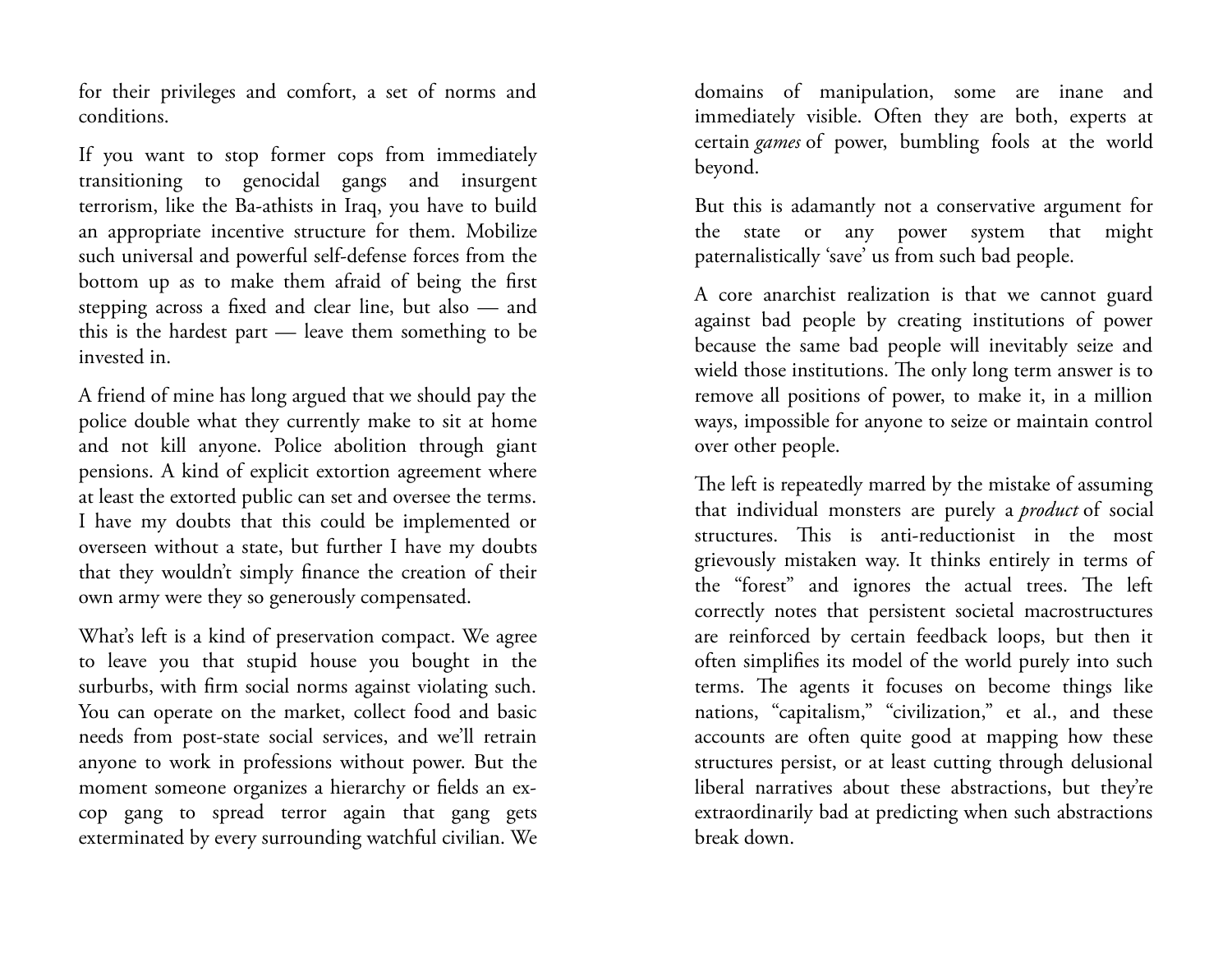From above a "forest" might appear to behave like a single entity, but no one ever told the plants and animals beneath the canopy about our concept of a "forest." They are not simply gears in a wider clockwork mechanism.

Because the left tends to think in terms of such grand structures it tends to assume that the arrangements of individuals are simply and directly caused by those grand structures, that they'll just march along to further those narratives like rigid cells in a body. This is the source of the left's persistent statism. It is why Leninists believe in capturing "control" over the state, believing that capitalism can be abolished top-down by a series of edicts.

Anarchists are smarter, we realize that change has to emerge bottom-up, but many unfortunately often inherit the left's macroscopic thinking when it comes to futures *after* capitalism.

There is no better example of this than when it comes to policing.

Leftists are quick to point out that All Cops Are Bastards because of their functional role in the institution. It doesn't matter if an individual *means* well as a cop, they're bound up as components in an overall oppressive system. This is true enough, although it obfuscates opportunities for a committed infiltrator to disrupt policing. We might imagine a genuinely good person that goes undercover as a cop, and sets up the

thinly paper over the vicious jockeying for personal power.

The left has its grifters and abusers, but the right is almost nothing but. Reactionaries are not prone to revolutionary breaks with the status quo in no small part because they are the people least capable of organizing such. Even when sociopaths feel under pressure enough to form a defensive union and reactionaries radicalize into self-conscious fascists, they still face serious challenges achieving critical mass. Antifascist groups run rings around neonazi groups because antifascists are altruistically self-sacrificing. Neonazis meme a lot about sacrificing for the white race or whatever, but they all realize — as Anglin and Spencer have made explicit that race is just an empty and arbitrary construct they cling to because of its utility in pursuit of personal power. They can brainwash a few dipshit kids to die for the cause (more usually personal fame), but not much beyond that.

Cops are, to be fair, generally pretty stupid, but they are also overwhelmingly self-interested. Even the world of divorced old white guys wearing wraparound sunglasses in their cars — while they may delight in opportunities to publicly demonstrate their machismo and reaffirm comfortingly simple narratives — are still deeply selfish creatures. Willing to wear tacticool armor and scream, but only so they can sit and be served at Baskin Robbins or TGI Fridays. Their "America" isn't an ideal of liberty for other people, it's a deeply personal totem standing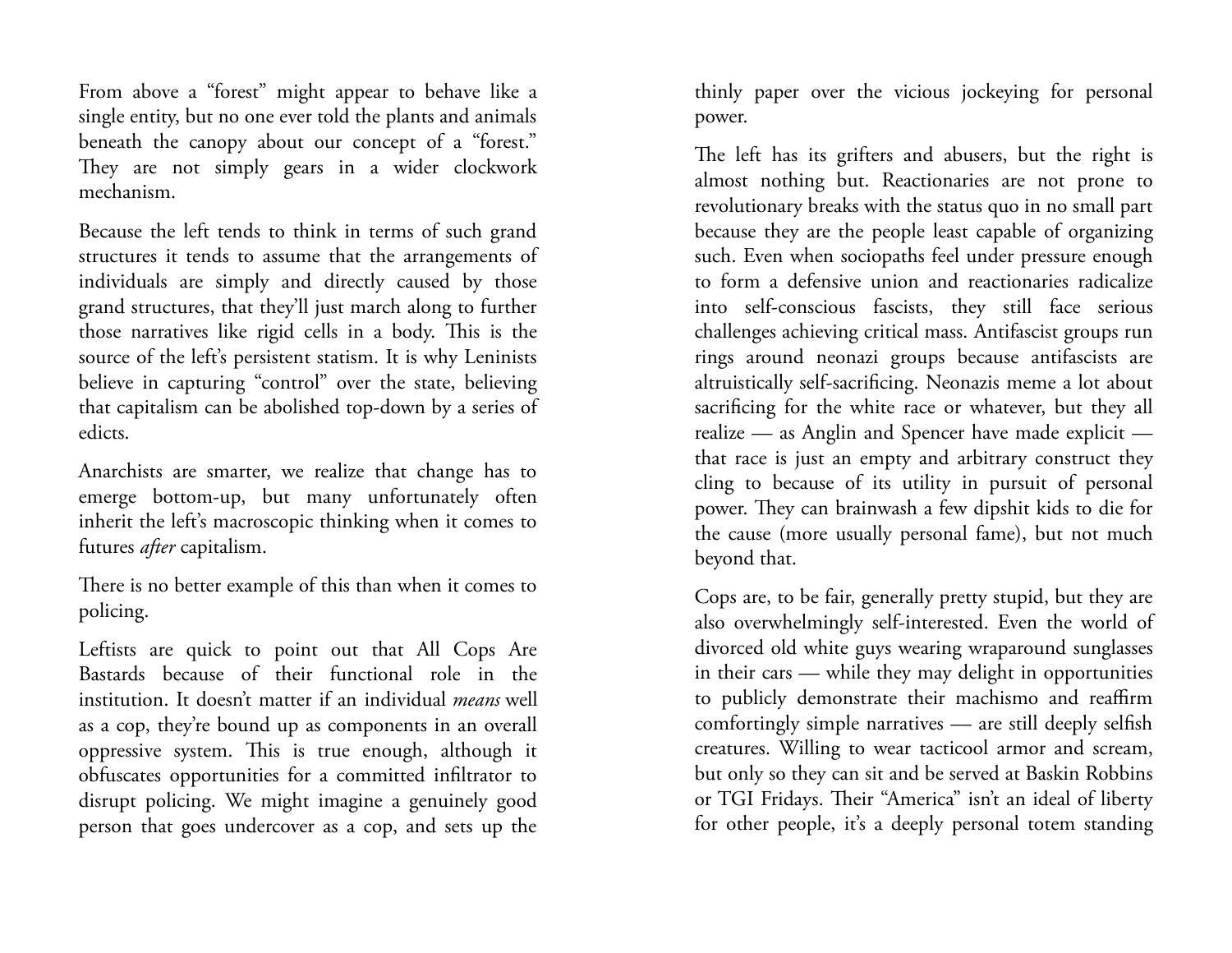Even if we remove institutions of power/terror, how will we stop them from rebuilding them?

As you can tell from my approach so far I think the answer is to really look at and understand the game theoretic dysfunction that stops all the non-cop monsters from organizing today.

Police make up far less than one percent of the population and yet they are able to imprison a larger percentage, able to hold back the rebellion of a much greater percentage. This is because an existing order is defended by collective action problems. Even when you have a huge base it's hard to initially motivate and organize a sufficient mass of folks to act. The first few white supremacists intent on launching a pogrom are put down, if not they become a movement and soon a genocide. The first crew of former cops to try and return to criminality — whether raiding or setting up a protection racket — must be quickly and proactively stopped before their gang can metastasize.

As bad as leftists can fall to squabbling in pursuit of moral purity, and for all the few opportunists that try to momentarily exploit such within the ladders of the left, fascists backstab each other with even more ferocity. The only way the right has learned to solve collective action problems is with blunt tools like nationalism and racism. These are supremely undexterous mobilizing tools, which is why the right's base is, for lack of better terms, astonishingly ignorant and stupid. They also only

murders of fellow officers, ruins evidence to let hundreds free, or leaks critical intel.

Of course such extreme exceptions only prove the general rule, but this kind of top-down thinking of police purely in terms of their institutional function misses another way in which cops are monsters.

The police are rotten because policing *attracts* rot.

The role of the police is to preserve simplistic hierarchies and rules with violence. To maintain "order" — that is to say to make the world legible to the simple-minded. And to exercise unrivaled brute violence to make this so.

This is everywhere the same regardless of the flag the police are under, and regardless of the contours of the specific order sought. Forget the horrors of the USSR, even if the order to be maintained was a direct democratic commune of enlightened values, the role of policing this order would attract many of the very worst people. Incentives matter.

If police are "bureaucrats with guns" as David Graeber puts it, they are so both to serve our highest rulers and because a great many more — in hunger for simplicity — allow issues of conflict and security to be offloaded upon a very small number of people who are almost uncheckable.

Leftists are correct to point out that modern policing is a recent invention, and in america tied to slave patrols, but conservatives are right to tie policing with gangs and armies more generally. Just because the exact contours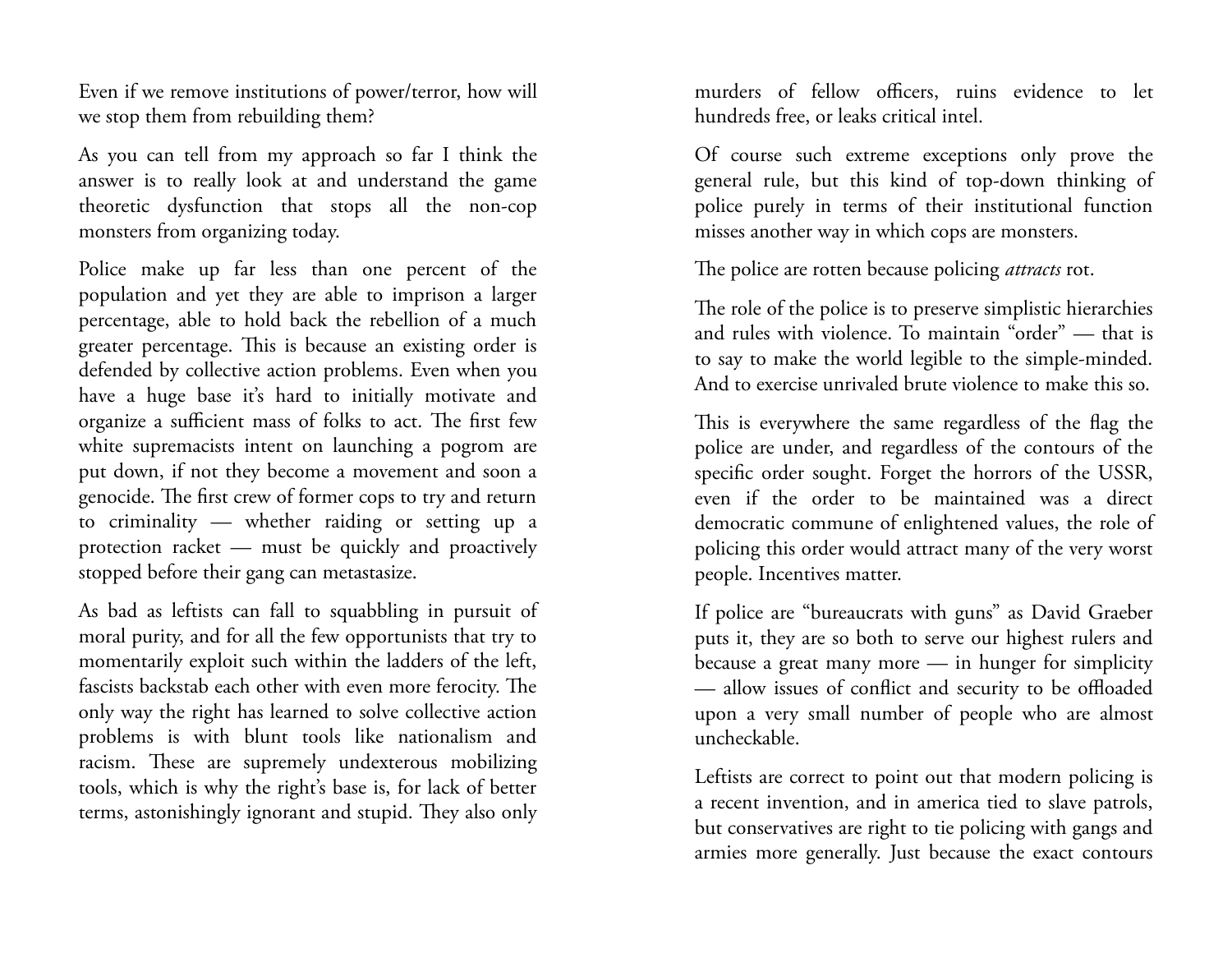and trappings of these gangs has changed dramatically over history, doesn't mean their core nature has. Anyone telling you otherwise is just trying to sell you a re-skin, not honest abolition. Police Abolition that doesn't seek to undo a form of relating that dates back to the earliest city states is just tame reformism by another name.

Despite some occasional rhetoric, conservatives are broadly nihilistic realists about power, and they are right to remember that the state poses itself as the alternative to roving bands of marauders, a very real phenomenon. The state is a protection racket often formed by those same roving gangs of monsters setting up permanent shop. The more cooperative civilized folks get extorted for their crops and learn to tolerate these barbarians as "their own," but the occupiers always have more in common with the vicious marauders. The same underlying cognitive strategies. The same personality. They may paint themselves as sheep dogs protecting the sheep against the wolves, but they are at the end of the day both meat-eating canines, and the sheep end up being butchered either way.

Cops today are very much a continuation of this recurring dynamic. Even the right-left dichotomy rapidly polarized to reactionary rural communities and left-leaning cities, while in north america the cops live in a suburban ring around the cities they terrorize. The narratives of simplistic gang warfare simply hold more appeal *outside* cosmopolitan spaces where people are pressed up against one another and forced to find more complex ways to cooperate and conflict. The survivalists

to abolish the institutions they congealed in. People don't change overnight.

De-Ba'athification in Iraq removed the torturers and murderers from Saddam's administrative and security forces, but it let those cops continue to fester as the base of new terrorist and paramilitary groups; unemployed professionals in violence have to do *something*. The police we merely fire today will be the core of the marauding gangs they warn will come in their absence. At worst they will provide a crystallizing seed of centralization and legitimacy capable of organizing bad people through to their collective self-interest.

This is adamantly not to advocate an exterminationist policy. There are seven hundred thousand law enforcement officers in the United States. They may be the worst of the worst, but offensive mass murder on anything near that scale should be unthinkable, and is clearly not on a path to anything like a liberated world. Mass imprisonment in some kind of Stalinesque reeducation project is likewise beyond unconscionable, and even less likely than therapy to have a deep impact. The US currently incarcerates 2.3 million, they may be mostly far better people than the average cop, but simply putting the cops inside the prisons they currently run would reproduce the current carceral state with only modest reforms. No anarchist who truly believes in a world without domination can embrace endless bloodshed.

How then, do we live with these monsters?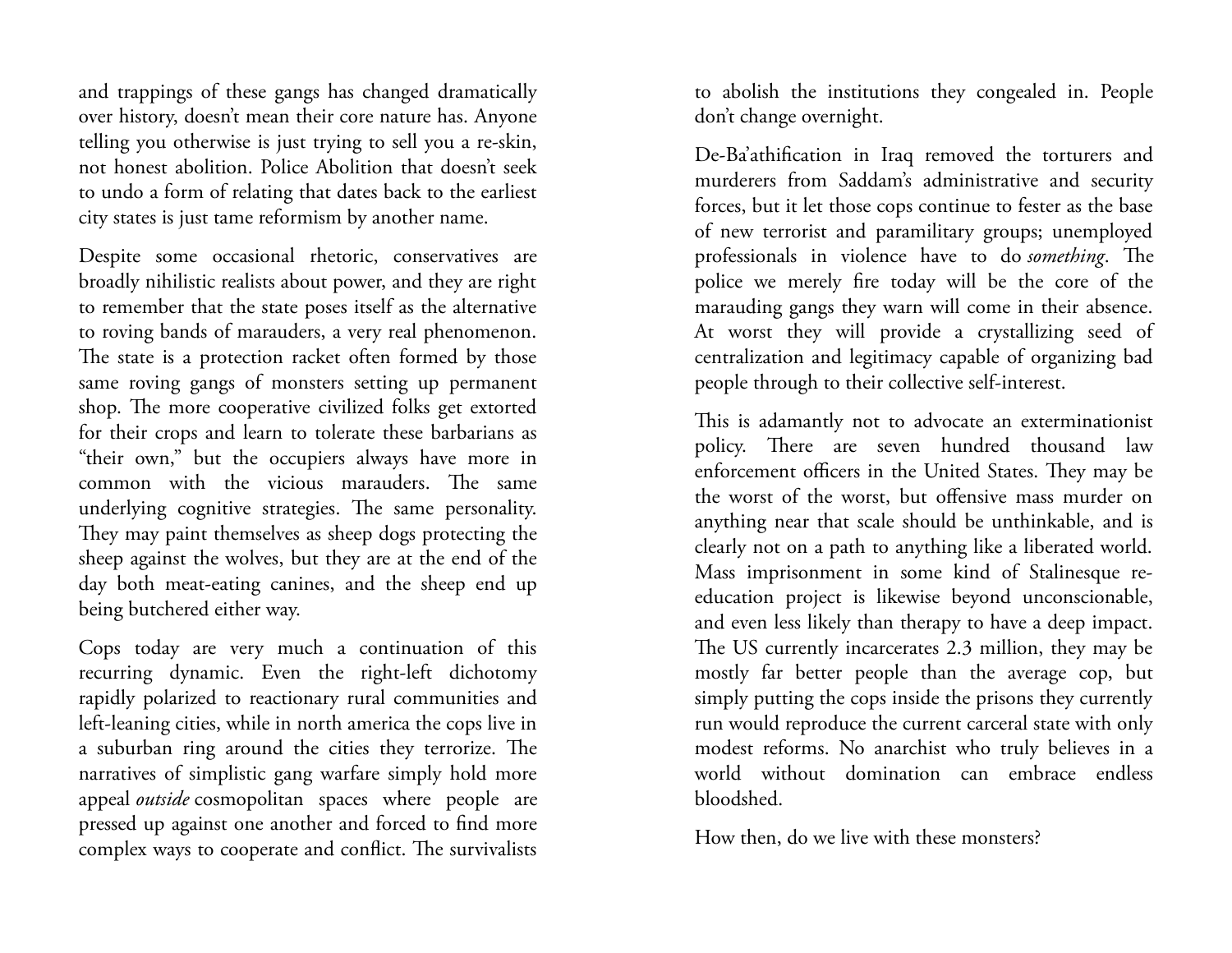scale necessary to create long-lasting institutional incentive structures that can bend selfish pricks to a collective purpose.

In contrast the police (an occupying military force designed to continually put down a population) don't sacrifice, they have huge salaries and plush accommodations, absurd liability protections and expect everyone to bend over backwards for them, they whine and quit over the slightest inconvenience.

This is why dismantling the apparatuses of the police state is so pressing. But it is also the site of insufficiently examined danger. If existing hierarchical structures can be demolished or dismantled, how quickly and efficiently will police deputize other bad people as paramilitary auxiliaries? They would happily give guns to rapey incels from 8chan and tell them to start killing libs. And even if we do successfully dismantle the police/military command institutions capable of organizing other monsters, how do we clean up a world of such unemployed landmines.

If indeed 800 officers are quitting the NYPD in response to the George Floyd uprising those people aren't magically going to stop being authoritarian thugs. They're not doing it for ethical reasons, they're quitting because popular revolt made the job harder for them. The absence of the badge, the removal of the institution that harbored them, won't transform these rabid creatures into people with consciences. It's not enough

fantasizing of marauding as warlords find deep common personality — and from there common culture — with the police that ostensibly protect against precisely that.

The legacy of white supremacy provides framing to this, and certainly the police help maintain white supremacy in complex structural ways, but many a reactionary without conscious racial animus instinctively sees a black cop at the bar as an ally, not because of any conscious evaluation that the black cop is functionally reinforcing white supremacy. No, at the most base level the black cop and the reactionary share a *worldview* and aspects of personality. It is one largely of zero-sum violent competition, fearful of messy complexity, disdainful of empathy, inquiry, and creativity, anything that might undermine hard resolve.

The role of policing attracts, facilitates, and is best performed by pre-existing *bad people*.

And like knows like.

Understanding affinities and predilections in terms of character, not just structural positions, is critical to understanding the world.

The reactionary explosion that was Gamergate and Trump has forged an alliance across all sorts of divides and differences that on paper look impossible. What united them was a general recognition that the world was removing operating space for bad people like them, at an accelerating pace.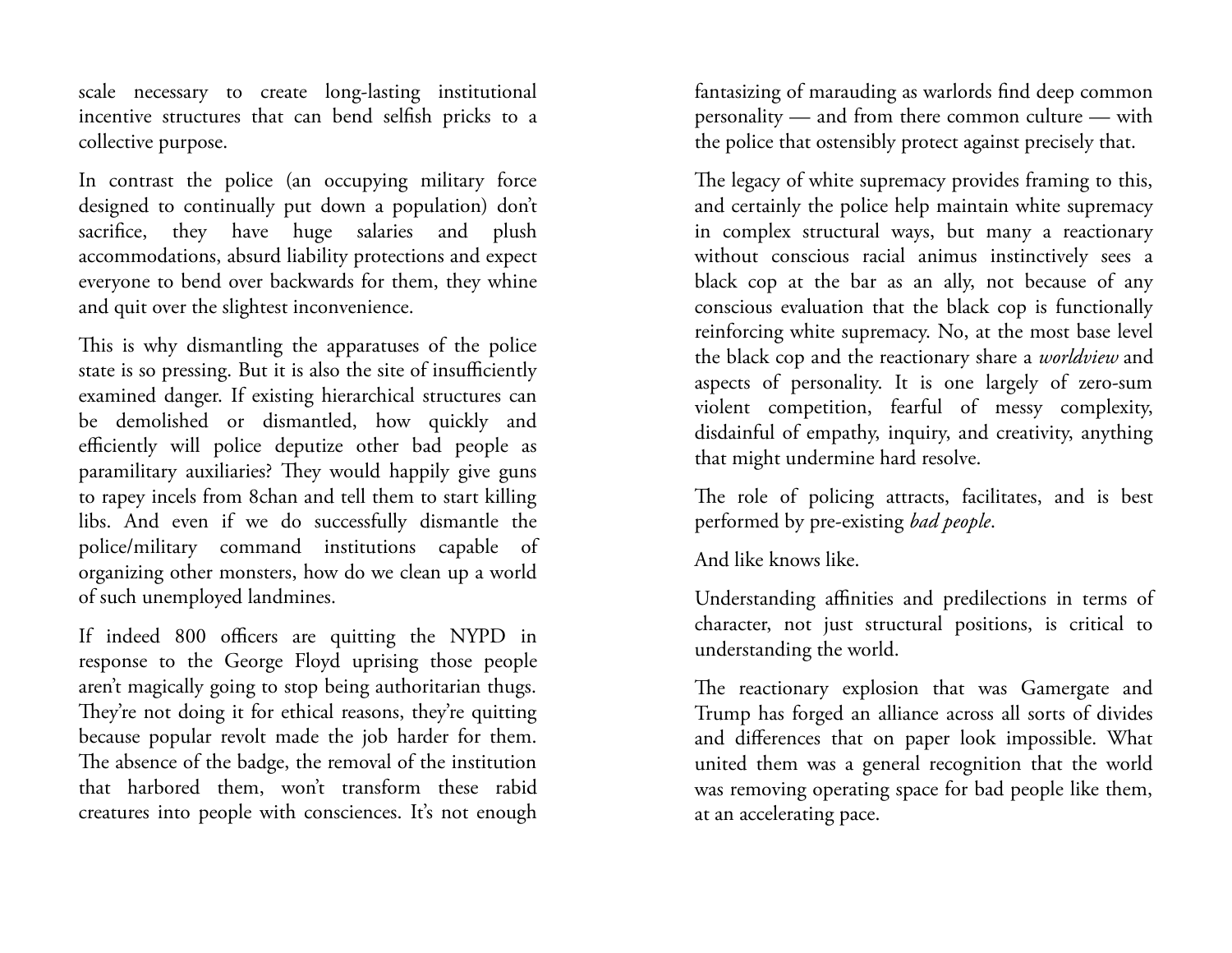This was as horrifying as it was unexpected for many of them. After all, their worldview tells them that brute violence and selfish opportunism are the True Nature of the world. The Way Things Just Are. They were playing The Game and everyone else was caught up in temporary delusions.

So how on earth could they be losing?!

The left often tries to parse the reactionary coalition in terms of axes of systemic oppression. Patriarchy, racism, homophobia, ableism, class, etc.. Those who fear losing their privileges often react with violence, that's broadly true. But why are they losing? And simply looking at a person's systemic privilege chart is not as predictive of their politics as such an account would suggest. What would drive a coalition together so fervently? Is it just the inevitable response to a black president and economic travails? This doesn't explain the steady growth of reaction in numerous circles and it doesn't explain the volcano of reaction online from Gamergate on. There are many complex explanations for the archipelago of grifters, militants, and opportunists working against their ostensible structural affinities, and most of them are right, to a degree.

But at root the reality is that in the last decade bad people and even just the moderately apathetic in almost every subcultural corner started finding a rapidly tightening noose around their necks thanks to the internet. What is derided as "cancel culture" is just old fashioned boycott dynamics supercharged by massive

conservative media ecosystem is relatively centralized and in lockstep, leading to individuals with atrophied epistemic muscles and a completely inaccurate shared map of the world and their enemies. They're mostly selfish bastards so there's incentive for randos to make shit up for a semblance of importance. This spirals out into the most absurd dysfunction. Sure these chuckleheads have more guns — as they incessantly remind the world — but that doesn't mean much if whenever Karen reposts a shit meme you deploy your troops to random big boxes in nowheresville.

There is of course a dangerous ratchet of tribal identity and shared delusion, but that's because those things benefit all individual parties in the short term. In the long term if they actually do finally start the civil war they hunger for, reactionaries will be horribly hobbled by this kind of systemic inaccuracy.

Conservatives habitually assume anarchists must be "paid protesters" because they'd never put their lives on the line to fight the cops without a paycheck. And most would certainly never spend hours every day exhaustively tracking the opposition to zero personal acclaim.

Reactionaries endlessly think in military terms because such blunt hierarchical systems are the only thing capable of organizing them.

If they were to autonomously form up into gangs on their own there's a good chance they'd squabble into catastrophic dysfunction, at least before reaching the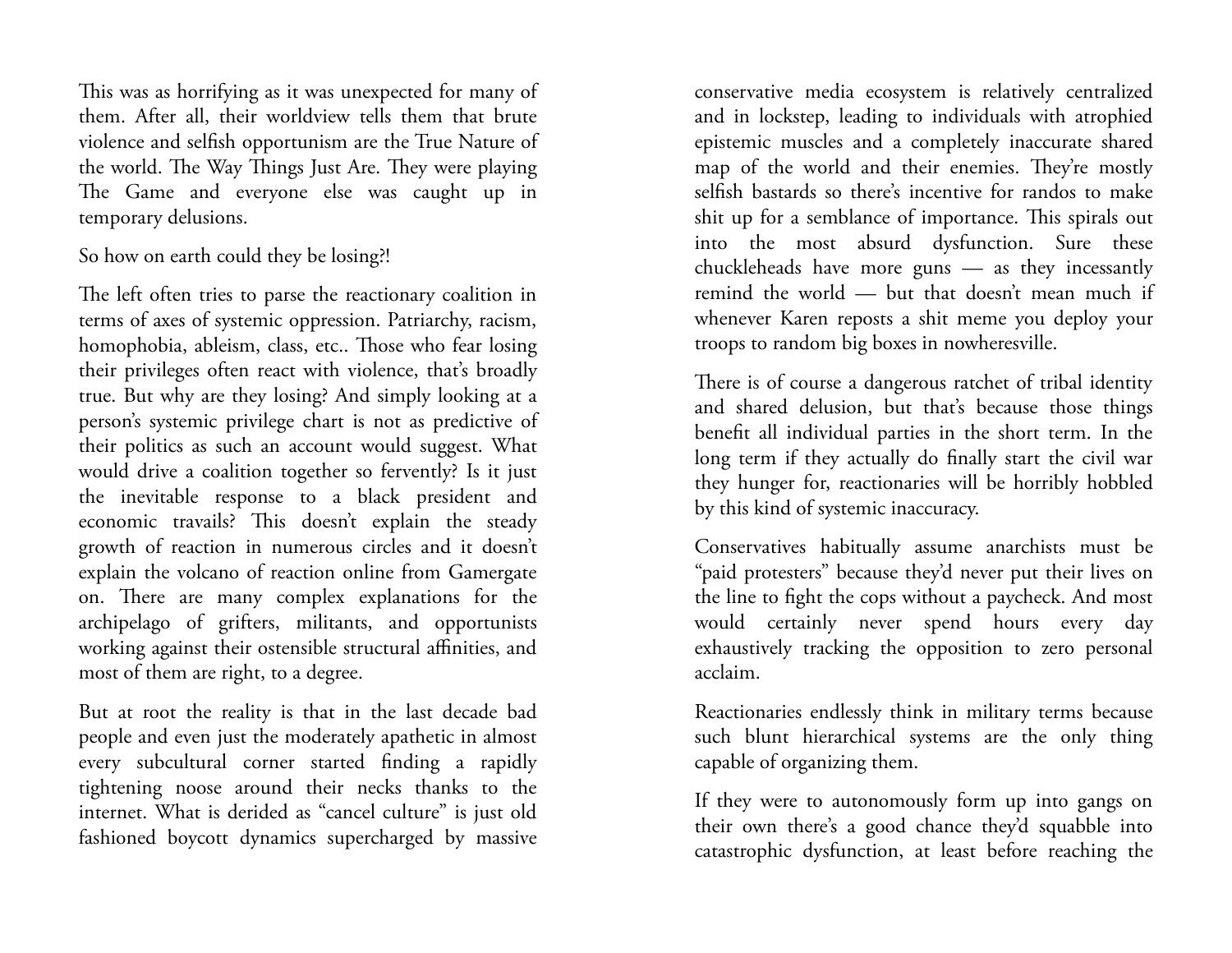*please. Won't it be great when we get revenge. When the clean simple understandable game of violence is all that's in play*.

One thing to note about such — the hunger to grab guns you've never used and point them at protesters in your rich neighborhood — is that it's in some twisted sense "defensive." Someone in a surburban home will talk a lot of shit about the need for *other people* to genocide away the libs, but this stems from a deep aversion to risk, novelty, and complexity. He may donate a pile of cash to grifter thugs livestreaming fights with antifa, but he hesitates at facing risk himself. While borderline fascists are legion in number, they're mostly chickenhawks. Like the old white man screaming himself into horrified hysterics when the lynch mob finds a black man armed with a gun, he knows that his social order is falling apart because it is brittle to this kind of collective action problem. The reactionary mob may outnumber the black man, but not a one of them is willing to make the first move.

Bad people have a hard time acting in their common interest without a hierarchical system to handle coordinating them. While bad people love to fantasize of a world without n-iterated games — shrunken down to a local patch disconnected from all else — where they can murder and rape without fear of consequences, they flounder in the face of decentralized complexities.

The recent nationwide freakout over "ANTIFA buses" is reactionary dysfunction in perfect miniature. The

connectivity and the rapid progression of political/ethical discourse as the collective hive mind grows in size.

As people came online in greater numbers and greater activity the promise of the internet was fulfilled. The oppressed gained a voice and made their case. Radical ideas finally had their day in court. The altruistic were persuaded and mobilized. What were once extremely marginal (although correct) analyses of systemic injustice rapidly won out in the marketplace of ideas. Not in the sense that they persuaded literally everyone — some folks weren't interested in listening, some were less connected, and some were indeed hostile to the loss of privileges these arguments prescribed — but in the sense that they accumulated large enough support to *apply pressure*.

You see, boycotts are an asymmetric tool. They require sacrifice on the part of the boycotters and they don't present very many opportunities for personal benefit. A negligible transient status bump from signaling your participation and a massive energy drain to launch and keep campaigns going.

Let's say that you get raped by Sam. The default selfinterested calculus is to shut up about it and pretend like it never happened while avoiding him. The damage is done, the legal system and public opinion is overwhelmingly stocked against you. You could maybe inflict a little revenge, but you'd take massive damage. And as revenge, it wouldn't be a stunning victory that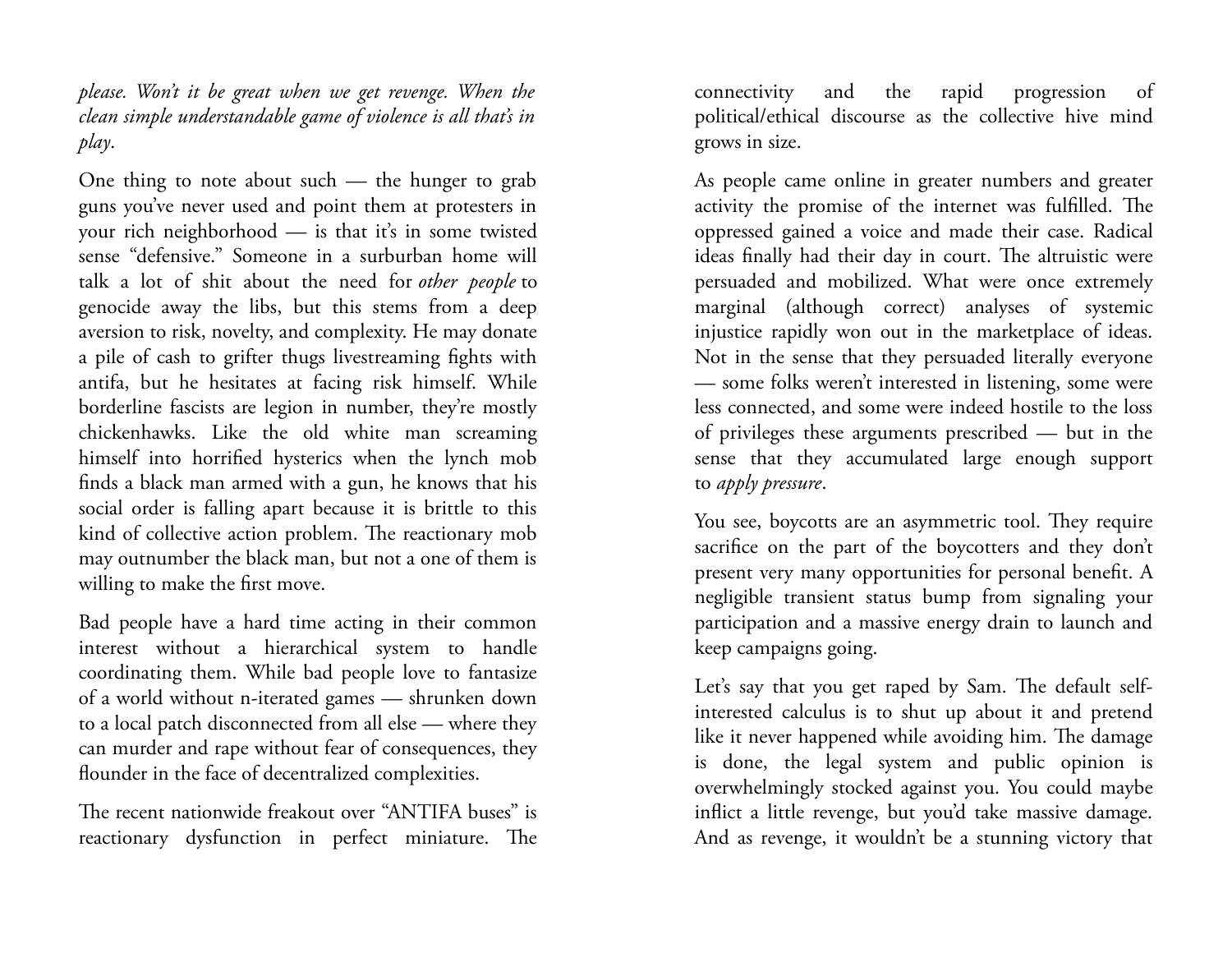would demonstrate your superior power to all those watching, no, you would appear weak. You were raped, you lost standing fighting him. You took the path of the damaged, self-destructive, crazy woman. No, better to shut up.

But what of the *other* people he could hurt? If you're a selfish person you don't care, or only care enough for a deniable whisper of warning here or there.

If, however, you're an empathetic person for whom the rape of another person is akin to getting raped again yourself… the answer is obvious, you have to do what you can to stop Sam from raping again.

So you whisper and yell, you warn everyone you can.

And since people are mostly selfish or apathetic bastards most of them don't give a shit. They continue being friends with Sam, they continue to provide him with access to spaces and people to prey on. So long as they can avoid the issue, so long as they can deflect or 'both sides' or whatever it takes to not have to sacrifice anything, they will.

So you demand that people pick a side or you'll burn your bridges with them. The people more invested in Sam than you get outraged you'd damage them over this and drop you for Sam. You're just one person, how much damage could you do to them.

But here's the thing. The people sticking with Sam are purely some degree of Bad People. They're not altruists. They won't sacrifice to stop Sam from raping again. So widest, but even wider is the counter-attack space. They can bomb dams and poison water supplies, but can they stop every scientist and tinkerer on the planet from autonomously probing and inventing? Civilization, properly understood, is not a brittle megamachine but an emergent hive of collective collaboration. Ecofascist terrorists are a serious danger, but they are so small in number that wiping them out is conceivable.

The harder problem lies with the more popular pathways of reaction. From exterminationist Right Wing Death Squads to balkanization to sweeping institutional fascism. While more ecofascist and collapsist variants seek to permanently demolish the infrastructure that connects people and super-empowers altruistic minorities — letting the rubble of civilization serve as perpetual prison walls — this other path seeks to maintain proactive social control. Rather than transforming everything to something hopefully perpetually stable, this form of reaction seeks to preserve much of the existing order through unmitigated violence against the rest. You get to keep your surburban home and consumption rituals largely intact, in return for rivers of blood just over the horizon as all those unruly city/colored/queer folk are permanently silenced and the rest of the world more brutally enslaved.

These re-colonization fantasies are virtually everywhere in the US today. *The liberals have made noise for too long, they've cluttered up your world with all kinds of complicated things you can't quite grasp and a sense of entitlement to stop you from raping and hurting as you*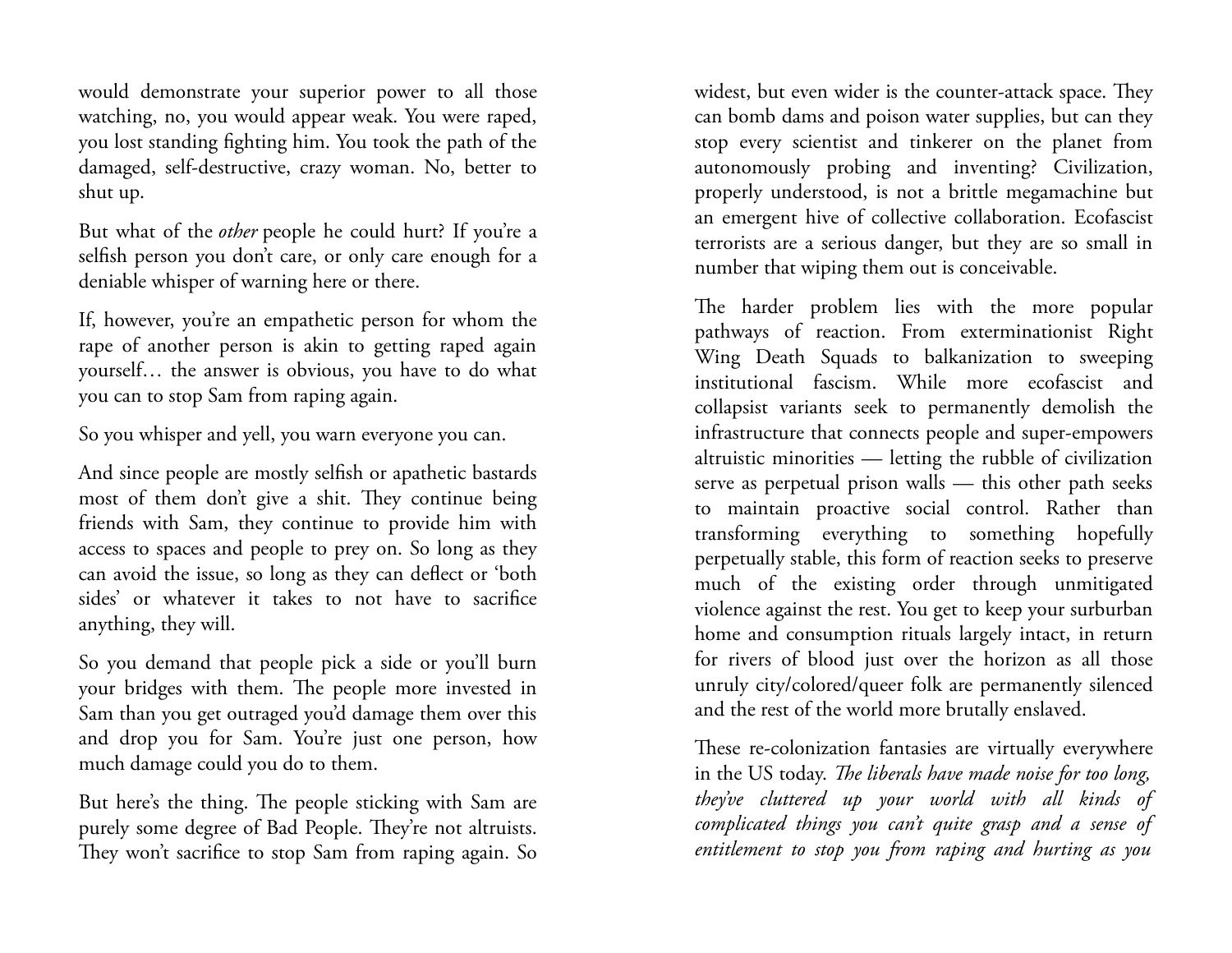It is often said that the internet has turned politics into a mechanism to sort ourselves by personality. This process is far from complete, but it is more real than not.

And if the reactionary alliance and the fascist resurgence we face today are dynamics of personal character, we cannot merely derail or smash something systemic and solve the problem. A fascist person will keep on being fascist, cloaked or not. And reactionaries who have woken up to the noose tightening around their necks will not soon forget the existential risk they face.

Bad people have achieved a certain degree of class consciousness.

The biggest open question is whether they can manage to slaughter enough of us to revert society to a simpler game that's less biased against them.

There are a few pathways available.

The first is the ecofascist collapsism you find among Atomwaffen and their ilk. This is probably the most coherent grand picture thinking among reactionaries. Social connectivity is the root of the problem reactionaries face, the thing that's allowing boycott dynamics to start to eclipse brute force dynamics, and so the grandest possible reset would be to wipe out not just the internet but cities as well. Hard to 'cancel' a marauding warlord for rape in the ruins of civilization. But there are countless significant challenges between a few kids building bombs while whacking it to Evola and Kaczynski and their goal. Their attack space is the

you get a few altruists on your side willing to sacrifice to help you. If you get enough of them together, even when you're a minority, you can collectively leverage a lot more. "If you stay friends with Sam you will lose not just one friend but five friends."

Boycotts, like strikes, are most effective when they're transitive in some manner. You don't just boycott the tomato company, you boycott every company that buys from them as well. You get colleges to divest investments from anything near the tomato company. You threaten to boycott any state that continues giving the tomato company tax write-offs. You sacrifice collectively immense reputation, time, energy, money, etc, until the impact starts dissuading people. Then you target the remaining defectors. The moment another tomato company adopts the same practices you come out swinging hard, no matter the personal cost. You never allow defectors.

Every boycott requires a different critical mass to work, but that mass is *not* a 51% majority. The leverage individuals have varies, but what usually remains the case is that the sacrifice is not directly advantageous in net to the individuals involved, even if the boycott works. The benefit is usually over a large number of people.

Boycotts are not just a collective action problem, they're often not even a benefit to the individuals boycotting. And this is why boycotts are a style of conflict that tends to slightly favor altruistic people.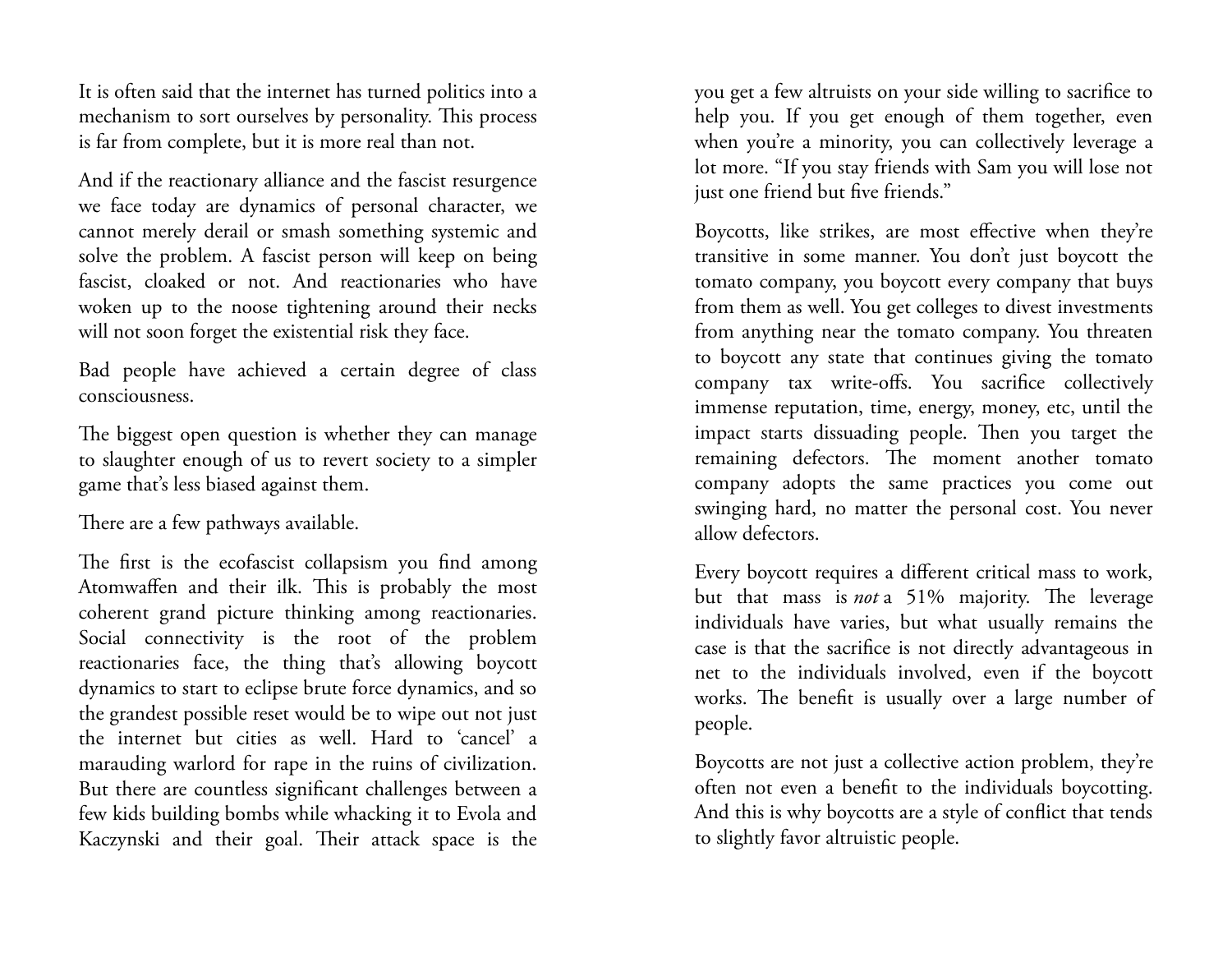The internet decreases networking costs and so it made different types of boycotts easier. Everywhere.

This is the noose that the shitbags could feel tightening. One day they woke up and saw their friend getting shit for calling someone the n-word, the next day it was for a minor joke, *a joke*! What were the boundaries of allowable etiquette one day seemed to suddenly ratchet the next day. It was absurd! To keep up you had to constantly pay attention, you had to waste a ton of energy acting like you cared about other people.

The whole thing was madness to anyone with a right mind (ie selfish bastards), because there was very little winning in this new game. At best a bad person might eek out a little prestige wearing sheep's clothing and trying to herd them in their crusade against wolves, but the sheep inevitably came for them too. Sometimes the sheep even came for each other! Even if you could somehow brainwash yourself into being altruistic like them, that was no assurance you'd get power! Quite the opposite. There were no truly stable positions of power to be seized. And what good is a game if there's no throne?

In all corners, in all walks of life, bad people had a collective shudder in horror and realized suddenly that to preserve the various games they'd been playing they'd have to do something weird: they'd have to unite.

Just one little teensy problem. They're not that fucking good at it. Their core values and strategies leave them incapable of autonomously sacrificing for a collective abusers, etc., that have whined about anarchist critiques of power that ventured too close to their own chosen ladder. And we might expect that at least some of the left's inclination to get lost in structural thinking is the result of intentional misdirection, to leave room for individual bad actors.

But while boycotts can and do fire in directions not aligned with anarchism's aspirations, the overall ratcheting effect of internet-era boycotting has been both a strangling of the selfish by the altruistic, and an undermining of *positions of power*. Every throne is more precarious and short-lived. Every rapist now fears their survivors.

Anarchism, once written off as a fringe and preposterous cult of naive sheep, is now revealing itself to a number of people around the world as their worst enemy. The implicit logic behind a cleansing firestorm that risks demolishing every relationship of control, every position of power, every reassuring but violently-maintained simplicity.

While big self-reinforcing patterns of capitalism, white supremacy, patriarchy, etc, are certainly real enough, it is individuals who make the future. And while class, race, gender, etc., help statistically prompt the emergence of certain habits of mind and orientations to the world, it is ideology and habituated character that directly propels a given individual to act.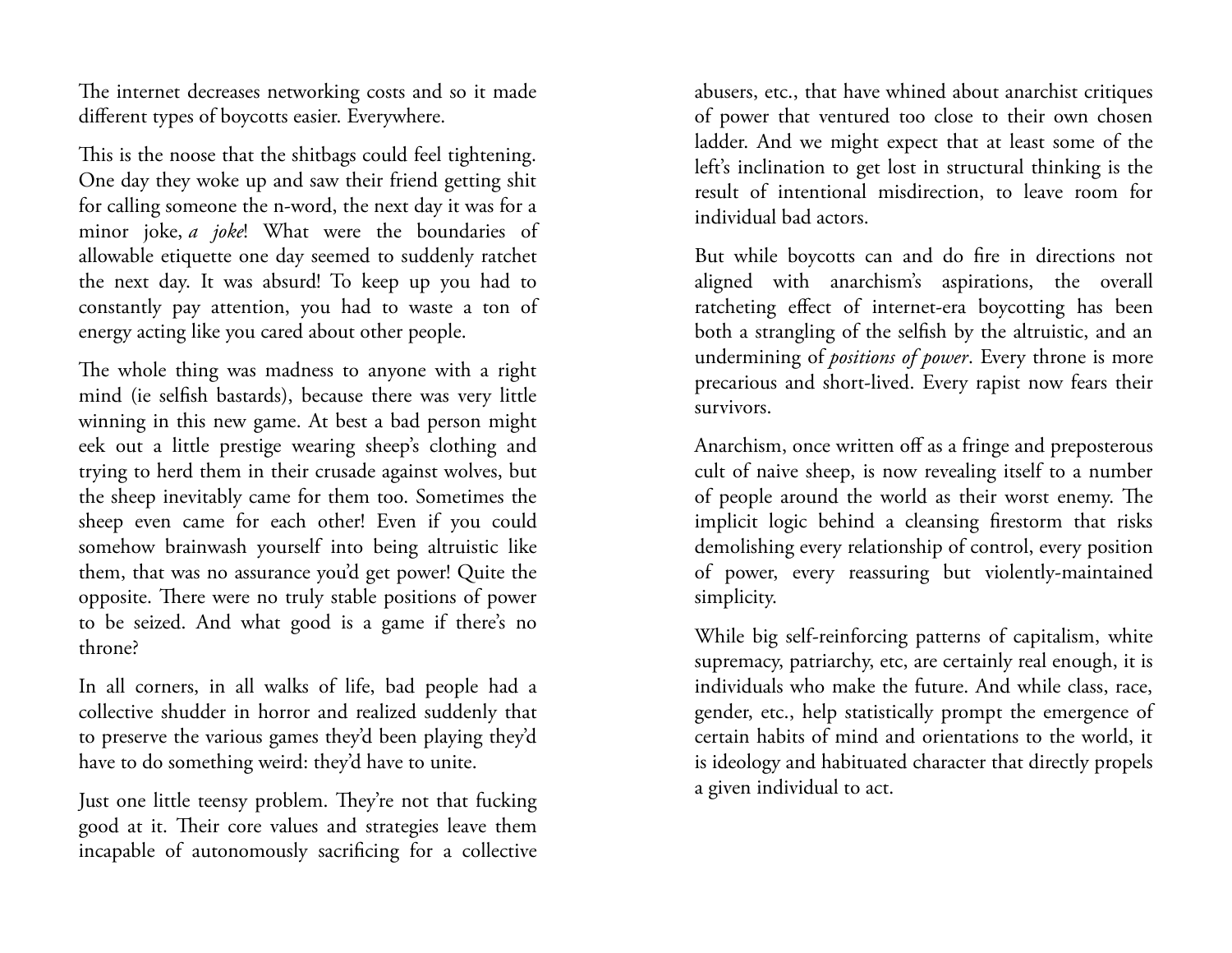*power themselves*. This anarchization of the left, of anarchism itself, is a horrifying nightmare to many.

A bad person — long ago calcified by a hunger for personal power — might be willing to watch as many particular ladders of status and control are eroded, but the idea of being left *no* ladders is intolerable in the extreme.

This is the problem we now face. While conscious anarchists are only one part of the overall ratchet, the world is waking up to the threat of anarchism, realizing for the first time that it is not just a specific set of abusers, rulers, or selfish jackasses that is threatened by the changing world, but *all of them*.

The sharpest disadvantage of anarchism is that, by its very nature as a radical rejection of all domination, it leaves no line of retreat. By targeting all evil, it offers nothing of appeal to fundamentally evil people.

There are, of course, even bad people who, for a variety of reasons, find anarchist circles to be stalking grounds more suited to their aptitudes than finance or human trafficking. They are inherently hostile to "cancel culture" or any theoretical approach that might cast judgement on individuals or frame anarchism in radical ethical terms. It should be no surprise that, for example, the white-nationalist Michael Schmidt tried studiously to strip the anarchist tradition of ethical and philosophical content, re-casting it as merely an antistate and anti-capital movement, silent on everything else. Everyone knows examples of predators, rapists,

good. They fight each other, they grab for power, they run grifts, they get bored. Heady moments of possibility invariably collapsed into grueling, whining shambles. Beside a few true believers — so damaged they'd sacrifice for the collective bad, the maintenance of The Game — most everyone turned out to not want to sacrifice.

They were willing to loudly vice-signal for years when that meant trumpeting their cruelty and bullying anyone that smacked of sincere altruism. They were willing to spend a few bucks a month subscribing to personal entertainment catered directly to bad people. But they weren't generally willing to lay down their lives, much less their day-to-day comfort, and sacrifice in grueling unpaid unrewarding organizing and activism.

Bad people excel when there are external regimented hierarchies to weaponize them. But they are toothless without them, incapable of the sacrifice necessary to resolve collective action problems. Some of them are willing to do violence and die for The Cause, but dying is easy. It's the drudge work with no personal reward that's impossible.

And so, as the neoreactionary fascists say, "Cthulhu always swims left." Not because institutions are captured in democratic spirals of majoritarian tyranny, no, democracy would be far *more* reactionary than boycotts. If the only way to change things was a mere vote almost every country would have more conservative